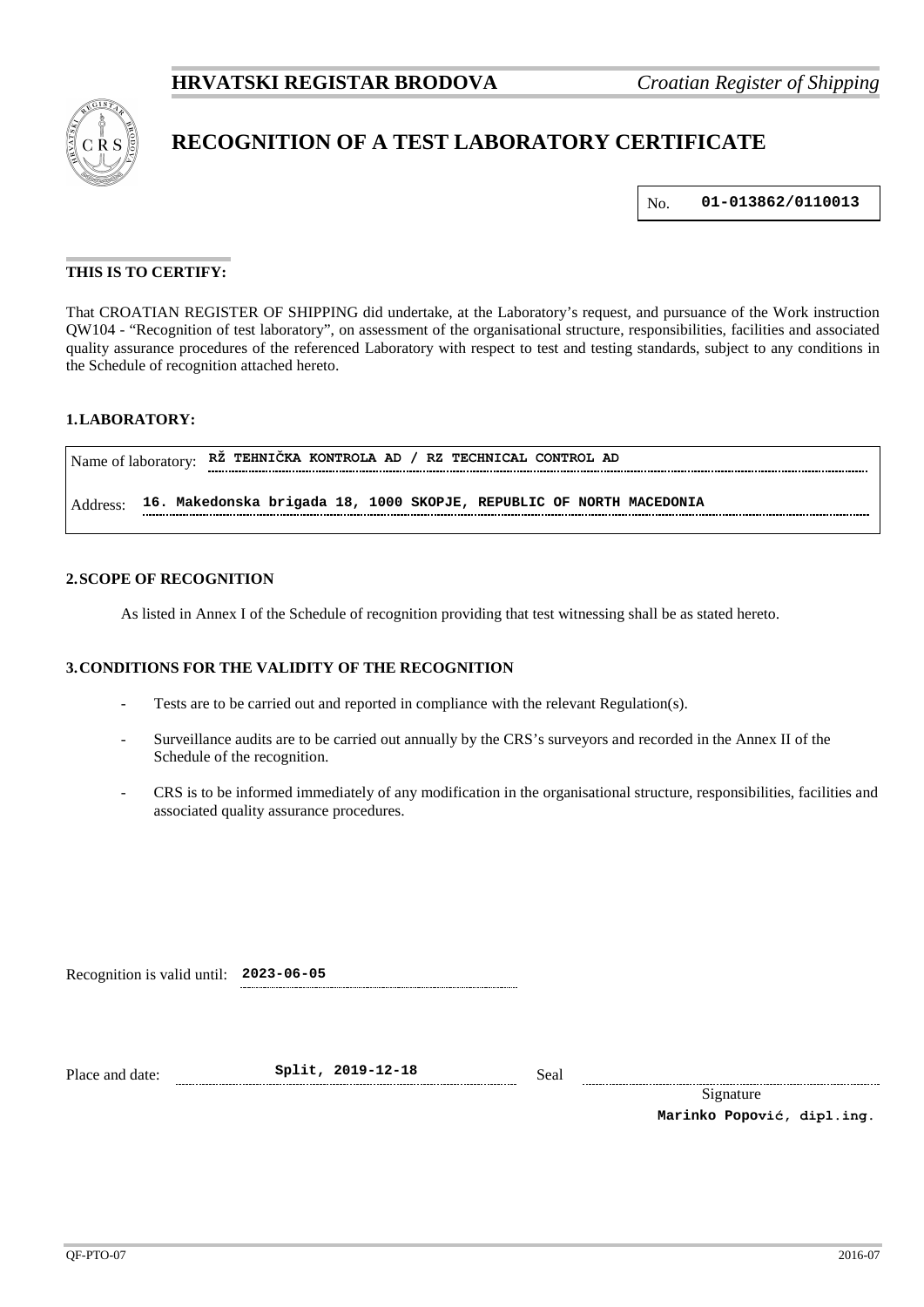# **SCHEDULE OF RECOGNITION**

Annex I to Certificate No:  $\vert$  No. **01-013862/0110013** 

| Item<br>No. | Test method                                                                                                                                                        | Regulation                             | Test standards<br>(latest edition)                                                       | Test witnessing<br>mode (see note) | Comments |
|-------------|--------------------------------------------------------------------------------------------------------------------------------------------------------------------|----------------------------------------|------------------------------------------------------------------------------------------|------------------------------------|----------|
| 1.          | Kemijska analiza<br>Chemical analysis                                                                                                                              | CRS Rules Part 25                      | <b>EN ISO 15350</b><br><b>EN ISO 15351</b><br>ISO 4935                                   | (2)                                |          |
| 2.          | Vlačno ispitivanje metalnih materijala i<br>zavarenih spojeva<br>Tensile test of metallic materials and welds                                                      | CRS Rules Part 25<br>CRS Rules Part 26 | EN ISO 6892-1<br>EN ISO 6892-2<br><b>EN ISO 4136</b><br>ASTM A370                        | (1)                                |          |
| 3.          | Ispitivanje savijanjem metalnih<br>materijala i zavarenih spojeva<br>Bend testing of metallic materials and<br>welds                                               | CRS Rules Part 25<br>CRS Rules Part 26 | HRN EN ISO 7438<br>HRN EN ISO 5173<br>ASTM A370                                          | (1)                                |          |
| 4.          | Ispitivanje sploštavanjem, ispitivanje<br>proširivanjem i ispitivanje proširivanjem<br>s trnom<br>Flattening test, Drift-expanding test and<br>Ring-expanding test | CRS Rules Part 25<br>CRS Rules Part 26 | <b>EN ISO 8492</b><br><b>EN ISO 8493</b><br><b>EN ISO 8495</b>                           | (1)                                |          |
| 5.          | Ispitivanje tvrdoće i metalnih materijala<br><i>i</i> zavara<br>Hardness testing of metallic materials and<br>welds                                                | CRS Rules Part 25<br>CRS Rules Part 26 | EN ISO 6506-1<br>EN ISO 6507-1<br>EN ISO 6508-1<br><b>EN ISO 9015-1</b>                  | (1)                                |          |
| 6.          | Metalografsko ispitivanje<br>Metallographic examination                                                                                                            | CRS Rules Part 25<br>CRS Rules Part 26 | <b>HRN EN ISO 17639</b><br>ASTM E1382<br>ASTM E930<br>ASTM E1245<br><b>EN ISO 643</b>    | (2)                                |          |
| 7.          | Ispitivanje udarne radnje loma<br>Impact test                                                                                                                      | CRS Rules Part 25<br>CRS Rules Part 26 | <b>EN ISO 148-1</b><br><b>EN ISO 9016</b><br>ASTM A370                                   | (1)                                |          |
| 8.          | Vizualno ispitivanje<br>Visual examination                                                                                                                         | CRS Rules Part 25<br>CRS Rules Part 26 | <b>EN ISO 17637</b><br>EN 1370<br>EN 13455-5                                             | (2)                                |          |
| 9.          | Ispitivanje penetrirajućim tekućinama<br>Dye penetrant testing                                                                                                     | CRS Rules Part 25<br>CRS Rules Part 26 | EN ISO 3452-1<br>EN ISO 10893-1<br><b>EN ISO 3059</b>                                    | (2)                                |          |
| 10.         | Ispitivanje magnetskim česticama<br>Magnetic particle testing                                                                                                      | CRS Rules Part 25<br>CRS Rules Part 26 | <b>EN ISO 23278</b><br><b>EN ISO 17638</b>                                               | (2)                                |          |
| 11.         | Radiografska ispitivanja<br>Radiographic testing                                                                                                                   | CRS Rules Part 25<br>CRS Rules Part 26 | EN ISO 17636-1<br>EN ISO 17636-2<br>EN ISO 10675-1                                       | (2)                                |          |
| 12.         | Ultrazvučno ispitivanje<br><b>Ultrasonic</b> testing                                                                                                               | CRS Rules Part 25<br>CRS Rules Part 26 | <b>EN ISO 16810</b><br><b>EN ISO 23279</b><br><b>EN ISO 17640</b><br><b>EN ISO 11666</b> | (2)                                |          |

Note:

- (1) Except otherwise agreed upon, the CRS witnessing is compulsory for every test.
- (2) First test and one per 4 years.
- (3) CRS witnessing is not compulsory.

Page 2 of 3